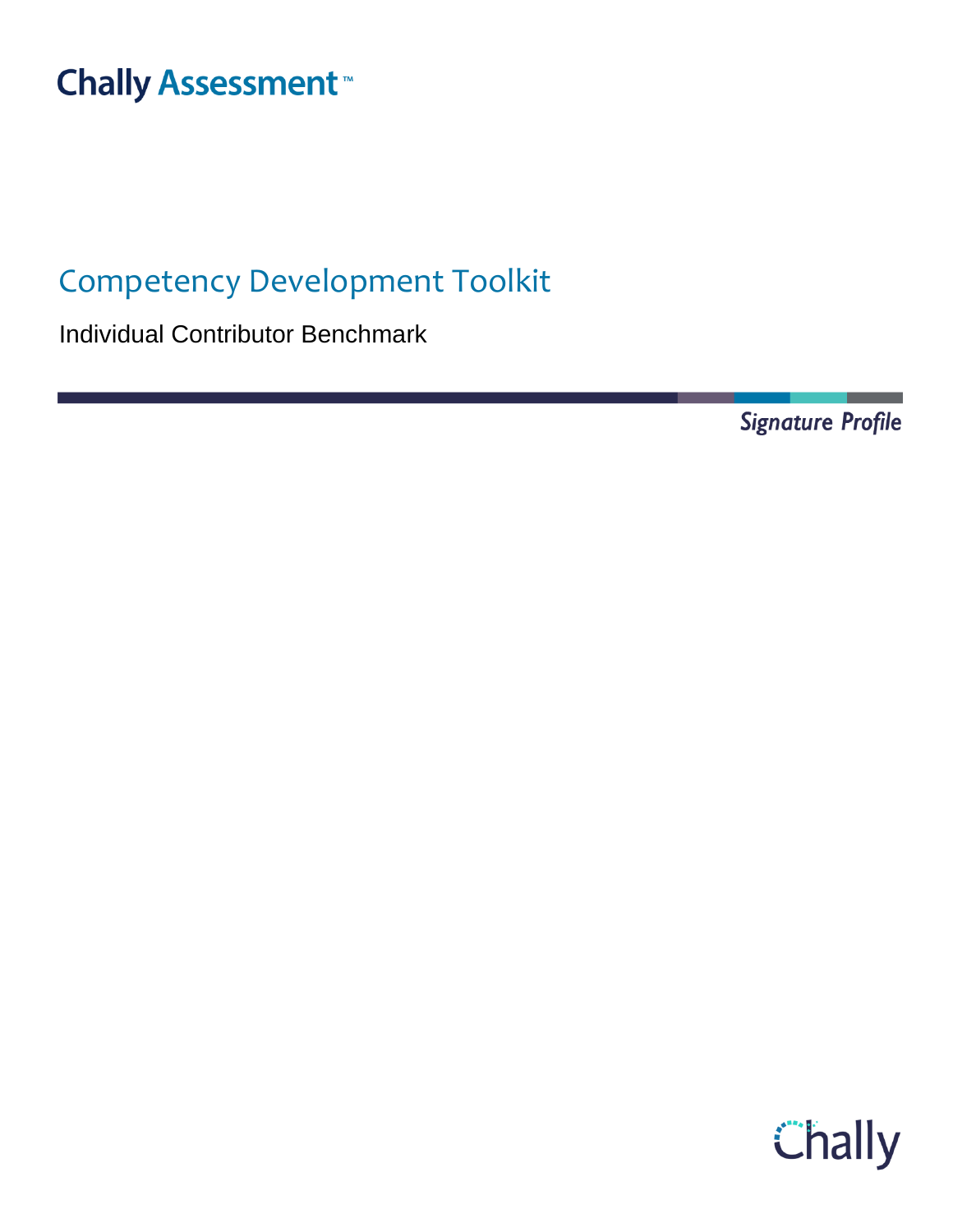### Benchmark Profile Description

The Individual Contributor role is a professional staff member who serves as a team leader but does not manage others. They prefer to stay within their discipline to increase the depth of their expertise in managing processes or projects rather than people. Key responsibilities include consistently producing anticipated results, taking initiative, developing competence, prioritizing tasks, and solving problems.

### Predictive Competencies

- Focuses on Measurable Outputs
- Champions Initiatives and Leads Change
- Demonstrates Learning Orientation
- Prioritizes Tasks
- Analyzes and Resolves Customer Problems
- Motivated by Attention to Detail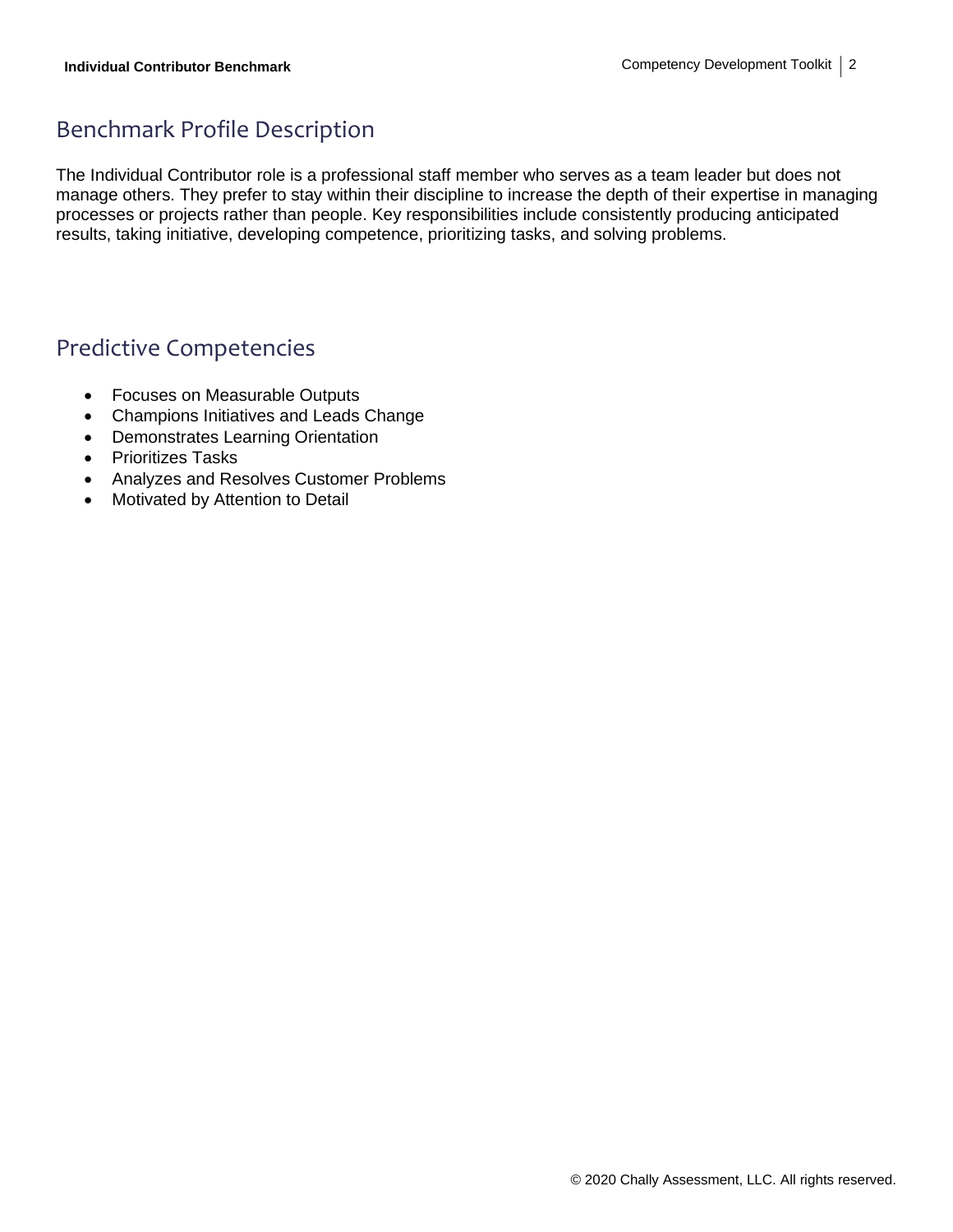### Focuses on Measurable Outputs

Uses available time to produce tangible results; judges effectiveness by the quantity of what has been accomplished in a given time frame; derives personal satisfaction from accomplishing measurable outputs

|    | <b>LOW SCORES</b>                                                                                                                                                                      |  | <b>HIGH SCORES</b>                                                                                                                                                                                                 |
|----|----------------------------------------------------------------------------------------------------------------------------------------------------------------------------------------|--|--------------------------------------------------------------------------------------------------------------------------------------------------------------------------------------------------------------------|
|    | Can too easily lose interest in results-oriented<br>activities in favor of more satisfying opportunities<br>offered in the arenas of personal relationships or<br>influence and power  |  | Focuses on the quantitative measure of results<br>produced, whether engaged in a repetitious, singular<br>activity or frequently changing and diverse tasks<br>Gains personal satisfaction from producing tangible |
|    | May judge effectiveness in task achievement using<br>standards of quality, creativity, or efficiency rather<br>than measure accomplishment by the sheer quantity<br>or volume produced |  | results<br>Judges effectiveness by how much is accomplished in<br>a given time frame<br>Establishes concrete dimensions and steps that can                                                                         |
| a. | Tends to be rather casual or informal about tracking<br>progress in results achievement and is comfortable<br>with variable output levels                                              |  | become quantifiable measures of their progress                                                                                                                                                                     |
|    |                                                                                                                                                                                        |  |                                                                                                                                                                                                                    |

#### Mindset Tips:

**EXECT** Hold yourself accountable to the same measurable objectives as everyone else.

- **•** Determine your most comfortable approach to tasks and use that to produce the expected quantitative results.
- Decide what can best motivate you to reach goals and use those factors, instead of quantity, to determine how you go about your job.
- Although short-term, measurable results are important, try to distract yourself by focusing on the more personally meaningful rewards of your job, while still achieving quantitative objectives.
- Understand that although you may not be motivated to produce measurable results, you are still required to meet the same quantitative objectives as everyone else.
- Realize that how much you produce is just as important as what you produce  $-$  commit to striking a balance between the two.

- Ask superiors what is expected of you and do what you can to reach those goals with clear objectives in place you can achieve what is demanded without focusing on actual quantities.
- Find your personal motivators and try to correlate them with quantitative objectives in order to reach goals.
- Challenge yourself to reach a specific measurable goal each day gradually raise that amount until you are on par with your colleagues.
- Announce your quantitative goals to your co-workers so that you are committed to reaching them.
- Reward yourself for reaching measurable objectives for example, if you seek recognition from your peers, make your achievements known to those who can lend praise.
- **EXED** Devise a system by which you can measure your daily output you may be falling short of objectives simply because you do not pay attention to the quantity of the results you produce.
- **Find what drives you to produce tangible results and remain focused on those motivators.**
- If you thrive on competition or recognition, organize a friendly contest to see who can produce the most quantitative results within a specific time period.
- **•** Train yourself to believe that producing short-term measurable outcomes is your top priority.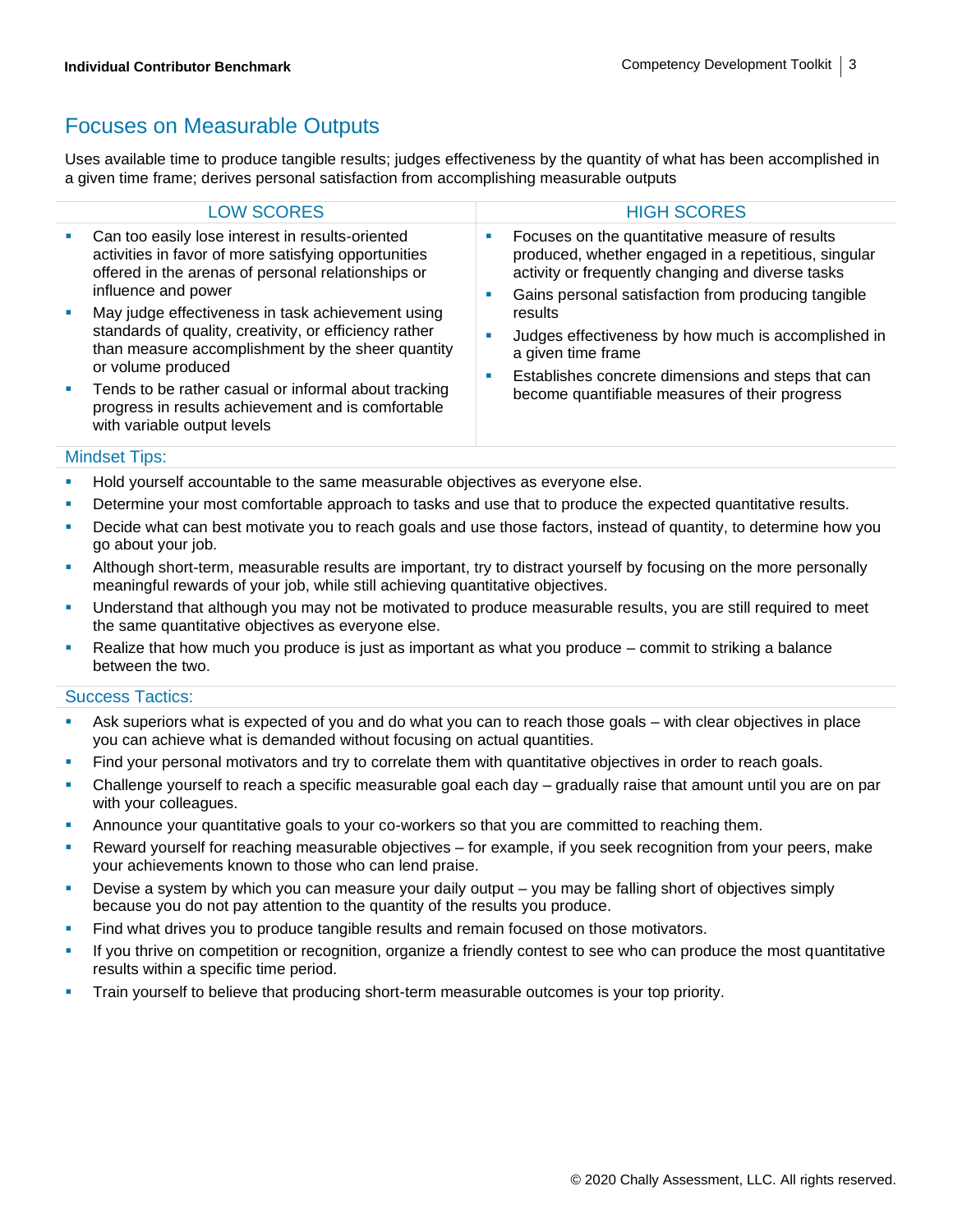### Champions Initiatives and Leads Change

Demonstrates a willingness to take action on problems or opportunities without prompting; possesses the intrinsic desire and willingness to push toward achieving a desired goal or end-state without suggestion from others; prepares alternatives so the outcome is not jeopardized by unexpected barriers; exhibits the desire to blaze new trails as a means to an end

| <b>LOW SCORES</b>                                                                                                                                                                                                                                                                                                                                                                                                                                                                                                              | <b>HIGH SCORES</b>                                                                                                                                                                                                                                                                                                                                                                                                                                                                                                                                                                                                                                                                                                                                                                                                                                                                                                 |
|--------------------------------------------------------------------------------------------------------------------------------------------------------------------------------------------------------------------------------------------------------------------------------------------------------------------------------------------------------------------------------------------------------------------------------------------------------------------------------------------------------------------------------|--------------------------------------------------------------------------------------------------------------------------------------------------------------------------------------------------------------------------------------------------------------------------------------------------------------------------------------------------------------------------------------------------------------------------------------------------------------------------------------------------------------------------------------------------------------------------------------------------------------------------------------------------------------------------------------------------------------------------------------------------------------------------------------------------------------------------------------------------------------------------------------------------------------------|
| Uncomfortable developing a solution to a problem or<br>trying a different approach without positive directives<br>from a higher authority<br>Hesitates to push own ideas or drive new goals<br>May be too willing to leave well enough alone and<br>conforms to established rules and principles<br>Uncomfortable pushing beyond easy or traditional<br>ш<br>responses to creative or original thinking<br>Tends to wait patiently for situations to settle over<br>time or to correct themselves in a more natural<br>fashion | Champions new initiatives and identifies opportunities<br>or issues requiring change without prompting<br>When barriers to goal accomplishment are<br>encountered, is willing to introduce and implement a<br>solution throughout own sphere of influence<br>Willing to take the lead, even if others don't initially<br>understand or approve<br>Focuses effort and resources on initiatives or<br>solutions that will positively contribute to the desired<br>result; does not simply try to 'build a better<br>mousetrap'<br>Changes the present status in order to improve the<br>position of the group or organization in meeting its<br>objectives<br>Installs targeted, selective changes that provide real<br>added value to the organization<br>More than simply overcoming a negative or<br>preventing a loss, the solutions or changes initiated<br>leave the job (task, project) with something gained |

### Mindset Tips:

- **Remember that so long as you have a contingency plan, calculated risks can produce big gains.**
- **EXECTER FILM** Remember that leaving problematic situations to rectify themselves often makes things worse.
- **•** Commit to being proactive in the face of obstacles confront and solve them.
- Just because a process has been established and accepted does not mean it's the best way to do things.
- **EXEL** Know that, as a leader, it is your place to examine current systems and find solutions.
- Keep in mind that necessity is the mother of invention problems are opportunities to create new and better solutions.

- Track your group's productivity on a regular basis analyze where slowdowns occur so you can work to avoid them in the future.
- Keep an eye out for potential obstacles knowing that problems can be prevented will fuel your desire to take action.
- Take the lead, even if others disapprove or do not understand.
- Challenge yourself to blaze new trails, but keep alternative plans in mind.
- **•** Take the initiative by introducing and implementing solutions to obstacles, rather than waiting to be directed to do so.
- **EXECT** Actively develop new solutions and processes in an effort to champion your group's productivity.
- Attend a management course that emphasizes the use of original thinking in overcoming barriers.
- Attempt to think outside the box when addressing productivity issues.
- **•** Be proactive in changing the status quo when it is inadequate in achieving goals.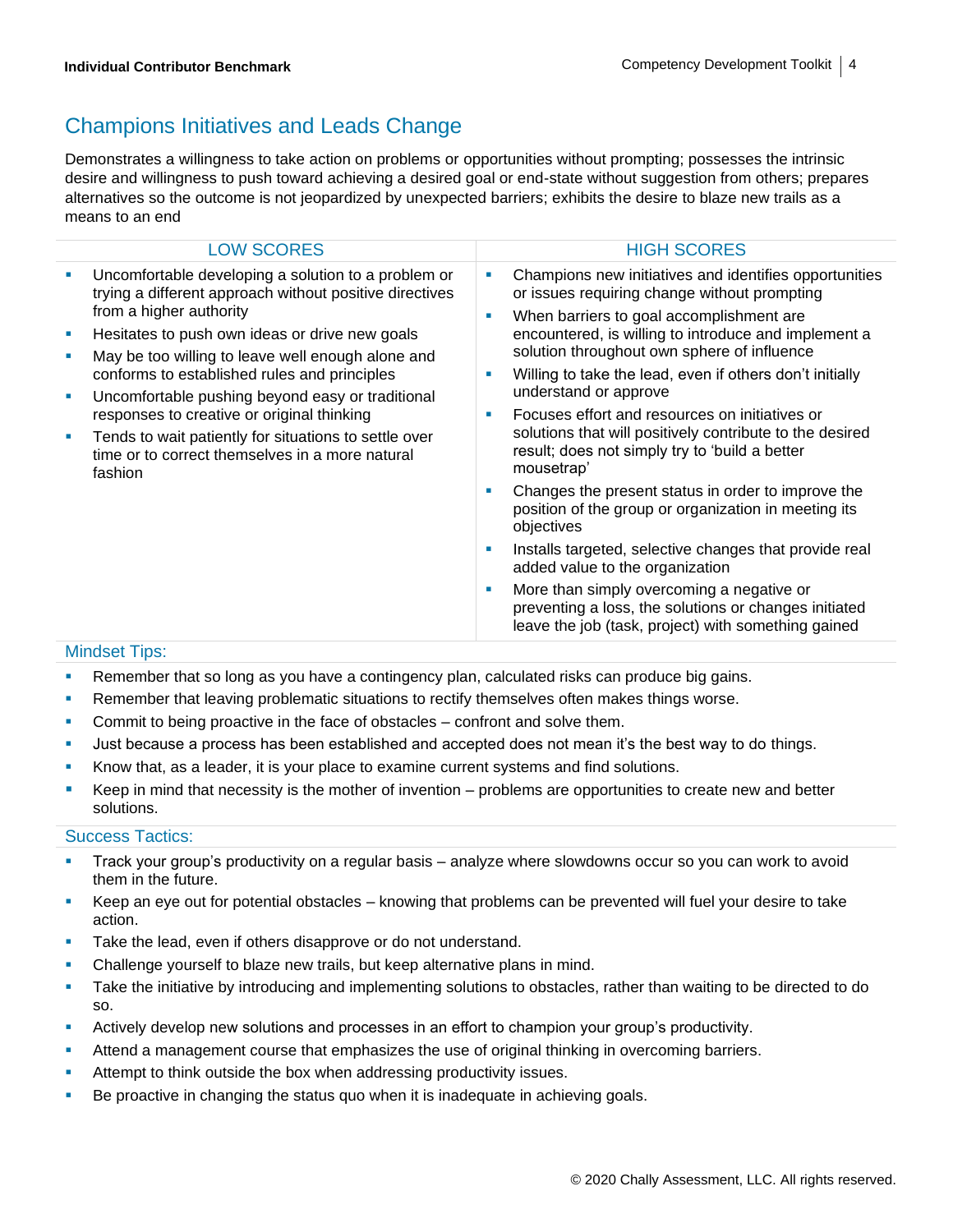### Demonstrates Learning Orientation

Seeks to stay abreast of new developments in core competencies and to learn enough about related fields to apply knowledge effectively in the business; enjoys learning and is intellectually curious; has a strong desire to continuously improve knowledge, skills, and abilities; sees learning and knowledge as the keys to building the skills and abilities essential to job and career success

|    | <b>LOW SCORES</b>                                                                                                                | <b>HIGH SCORES</b>                                                                                                                     |
|----|----------------------------------------------------------------------------------------------------------------------------------|----------------------------------------------------------------------------------------------------------------------------------------|
| M. | Tends to rely on others' expertise in areas where<br>there isn't a strong understanding of core principles                       | Stays abreast of developments in the field in order to<br>effectively apply knowledge                                                  |
|    | Applies existing knowledge to objectives and<br>problems without taking the steps to expand and<br>update understanding          | Reviews professional online publications and up-to-<br>date information and developments in all fields related<br>to core competencies |
| ш  | Any interest in exploring new developments may be<br>cursory and driven by business demands rather than<br>by personal curiosity | Routinely collects and reviews key data and<br>information to track progress on all important<br>functions                             |
|    | May spend insufficient time tracking all key business<br>information sources                                                     | Incorporates professional expertise into projects and<br>new initiatives                                                               |
|    |                                                                                                                                  |                                                                                                                                        |

#### Mindset Tips:

- Commit to learning and understanding the key components and critical elements of your industry.
- Remember that without sufficient technical competence, you won't be able to keep pace with the market or your competitors.
- Understand that acquiring knowledge is important but you need to be able to put it to good use develop the expertise to be able to do so.
- **EXECT** Remember that relying on past experience can cause you to potentially jeopardize objectives.
- **EXECT** Realize that by not doing your best to seek out new information, you and your group may not be working in the most efficient manner.
- **•** Commit to understanding what you sell well enough to design a system that will solve your customers' issues.

- **EXECT** Attend training courses to become more familiar with your company's products and services.
- **•** Challenge yourself to expand your knowledge through seminars, newsletters, and trade journals.
- Resolve to monitor key factors that affect your industry do not rely on past experience when planning new initiatives and projects.
- Ask colleagues for tools they have developed to monitor critical factors and successfully meet job challenges.
- **•** Question and observe peers so that you can supplement your knowledge with ways in which to use it.
- Subscribe to relevant newsletters that condense news into more easily digestible blurbs use those headlines as springboards for investigation.
- Meet with colleagues to discuss important developments so that you can gain different perspectives and the research won't be all on your shoulders.
- Challenge yourself to compose monthly reports on the latest developments within your industry submit them to your superiors to ensure that you have gained sufficient understanding.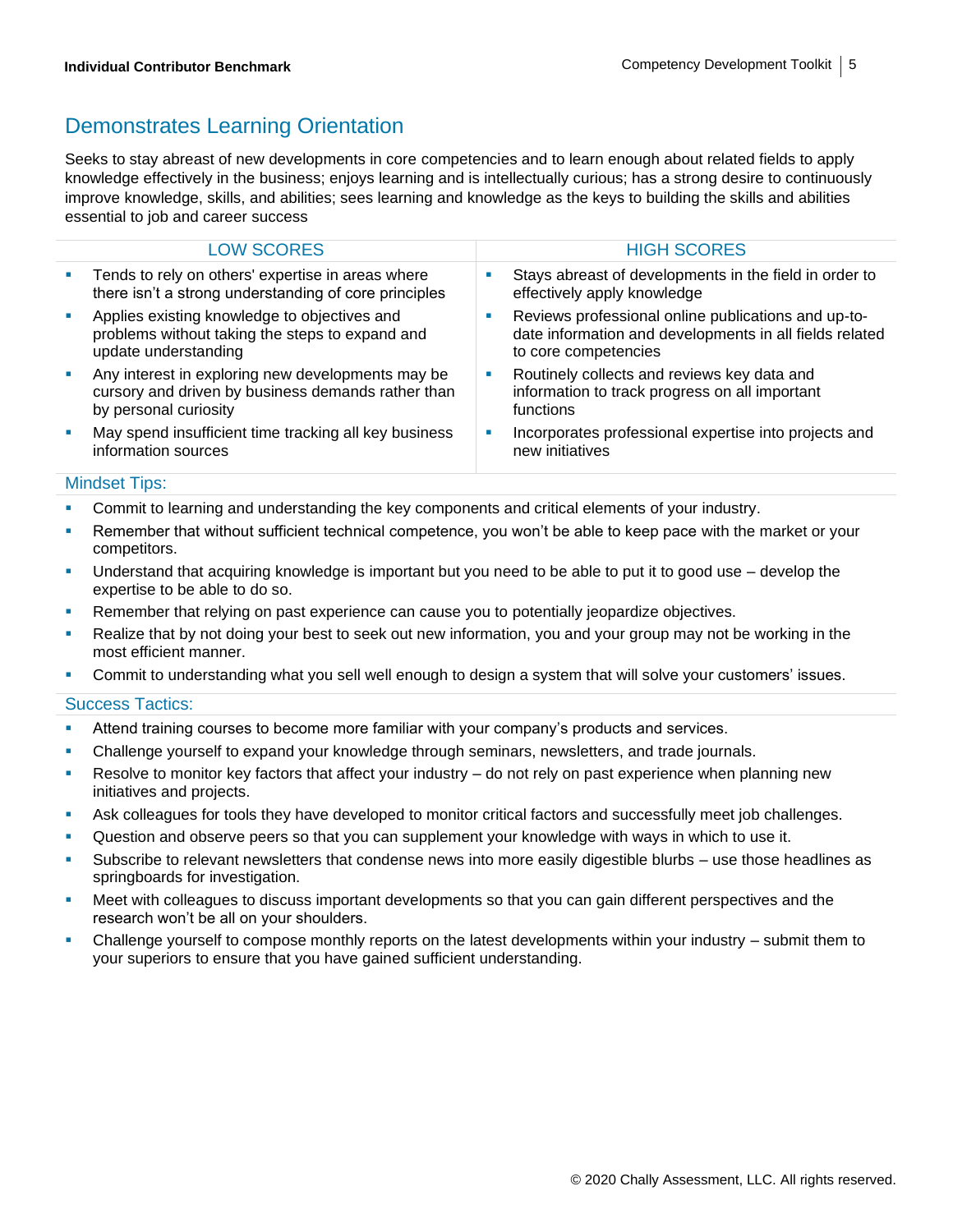### Prioritizes Tasks

Prioritizes and utilizes time to maximize the greatest overall return on effort spent; probes for sufficient information to determine the significance and urgency of a specific task; analyzes workload demands in the light of key objectives, even if no formal guidelines are in place; uses logic versus emotion to determine priority levels; devotes the appropriate amount of time to any given task based upon its relative impact on the successful completion of key job objectives

| <b>LOW SCORES</b>                                                                                                                                                                                   | <b>HIGH SCORES</b>                                                                                                                                                                                                                                                                 |
|-----------------------------------------------------------------------------------------------------------------------------------------------------------------------------------------------------|------------------------------------------------------------------------------------------------------------------------------------------------------------------------------------------------------------------------------------------------------------------------------------|
| Priorities may be set with superficial information or a<br>m.<br>limited understanding of critical success factors<br>Sets priorities by what they find enjoyable or<br>$\mathcal{L}_{\mathcal{A}}$ | Gathers necessary information to appropriately<br>ш<br>integrate new demands or requirements into their<br>priorities                                                                                                                                                              |
| personally satisfying, and not by key job objectives<br>Gives priority to perceived emergencies in the<br><b>Contract</b><br>tradition of 'the squeaky wheel gets the grease'                       | Prioritizes and assesses situations or tasks with the<br><b>CONTRACTOR</b><br>intent of committing time to the most critical or key<br>objectives<br>Defers time urgent but less critical issues and will not<br>ш<br>prioritize on the basis of attention grabbing<br>emergencies |

### Mindset Tips:

- Understand that urgent tasks are not necessarily critical tasks; very often time-sensitive issues have little bearing on organizational objectives.
- Look beyond personal experience and knowledge to plan priorities; seek input from various sources to determine how tasks will affect key objectives.
- When confronted with a new task, always ask how the result of said task will bring you and the organization closer to overall goals; prioritize accordingly.
- Research the importance of tasks before setting priorities; what is most urgent may not be the most critical. Success Tactics:
- **•** Compose a list of questions that can be used to ascertain the urgency and significance of tasks; armed with this list of criteria, you will be better able to prioritize.
- **EXEDENT EXECT ADDET THE STARK IS A THE SET AS EXET A** top Formany's objectives; if a task will not make a significant impact in meeting those goals, then it is not urgent.
- Familiarize yourself with the criteria by which your success is measured; refer to this information frequently when prioritizing duties.
- Take a course in time management in order to learn how to effectively prioritize important tasks.
- Before committing to a plan of attack, speak with a colleague who effectively manages time. Ask for this person's opinion regarding how these tasks fit with company objectives.
- Create a To Do list that is under constant review; continually assess tasks by how they fit with overall goals.
- Learn to identify when you do not have sufficient time to dedicate to all the items on your To Do list; use company objectives to assess which items require your immediate attention.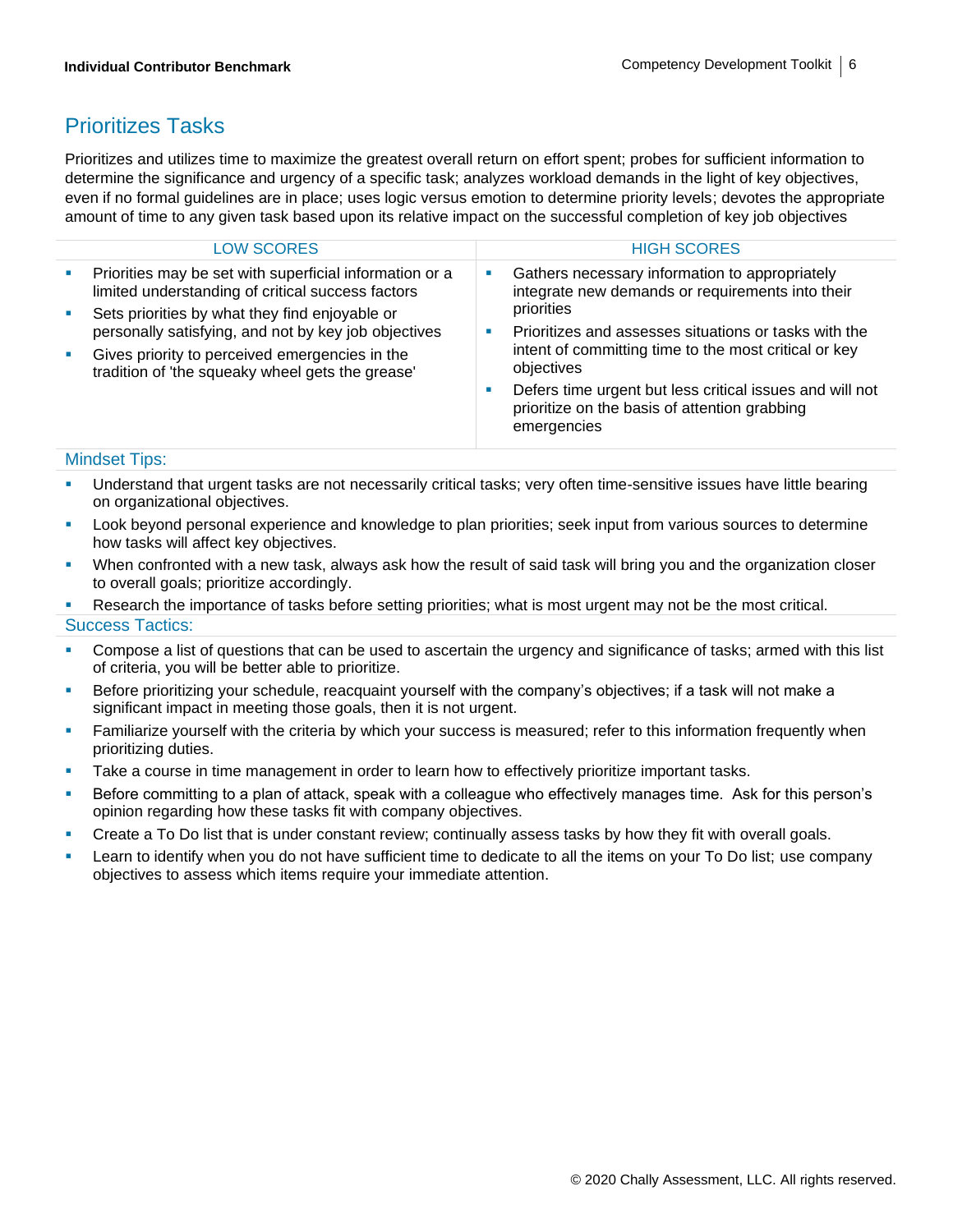### Analyzes and Resolves Customer Problems

Objectively analyzes a problem situation and takes steps to provide a solution; identifies the root of the problem before pressing for a resolution; remains engaged until a solution is reached; tries to see all sides of the problem and thus understand others' assessment of the issue or response; takes personal responsibility for identifying a resolution

|   | <b>LOW SCORES</b>                                                                                                  |                             | <b>HIGH SCORES</b>                                                                                                 |  |
|---|--------------------------------------------------------------------------------------------------------------------|-----------------------------|--------------------------------------------------------------------------------------------------------------------|--|
|   | Can be biased and make judgmental or<br>inappropriate assumptions without analyzing<br>the situation objectively   | ×<br>п                      | Objectively isolates and defines problem areas<br>clearly<br>Determines the true nature of the problem rather than |  |
|   | May press toward resolution without identifying<br>the root of the problem                                         | deal with its symptoms<br>ш | Willing to 'think outside the box' to find a solution                                                              |  |
|   | Becomes wrapped up in own views and loses sight of<br>how others may see the problem or response                   | n                           | Displays sensitivity and genuine interest in<br>understanding others' perspectives and will not                    |  |
| × | Becomes frustrated with solving the same or similar<br>problems over and over again                                | п                           | ignore their concerns<br>Regards any problem as a challenge to be met                                              |  |
| × | Tends to take complaints and problems personally<br>and feel oppressed by them                                     | п                           | with eagerness and enthusiasm<br>Remains engaged until a problem has been resolved                                 |  |
|   | Sees problem resolution as an inconvenience and a<br>distraction                                                   | п                           | Takes personal accountability for the result                                                                       |  |
| × | May oversimplify a problem and its solution and<br>disengage efforts before identifying a satisfactory<br>solution |                             |                                                                                                                    |  |
|   | Resists taking ownership of the solution                                                                           |                             |                                                                                                                    |  |
|   | <b>Mindset Tips:</b>                                                                                               |                             |                                                                                                                    |  |

- Remain objective in the face of problems do not take them personally, but view them as challenges to be overcome.
- Remain calm in the face of a serious issue or problem; staying objective will help you find a higher quality solution and will make your customer and/or team members more confident in the solution.
- Do not become frustrated by repetitive problems every business is going to experience its share of recurring issues (i.e., a webmaster confronted with users who have forgotten their password), so learn to take complaints in stride.
- Commit to solving the problem at the root a quick fix may be convenient for the time being, but will just allow the problem to resurface at a later time.
- Remember that solving problems is not a distraction from your duties, it is part of your job description.
- **EXTED** Learn that, although you may not be able to devise a solution, management and colleagues are always available for advice so there is no reason to leave a situation unresolved.

- Gather as much information as possible before you suggest a remedy  $-$  be sure you fully understand the situation before you act.
- Work with a colleague who effectively solves problems take note of the techniques this person uses to identify the problem and then work toward resolution.
- Find a coach or mentor who can work through customer complaints with you and advise you as to how you can improve your performance.
- Practice problem-solving by having a colleague role-play with you ask them to pose difficult complaints so that you can gain confidence in identifying the root of the problem and then resolving it.
- Take the time to come to a high-quality solution the first solution you come to might not always be the best one.
- **.** If you must pass a problem on to someone with more expertise, devise a monitoring system so that you can be certain that the issue was effectively resolved and the customer is sufficiently satisfied.
- **•** Follow up with all involved parties to ensure the solution is working to their satisfaction.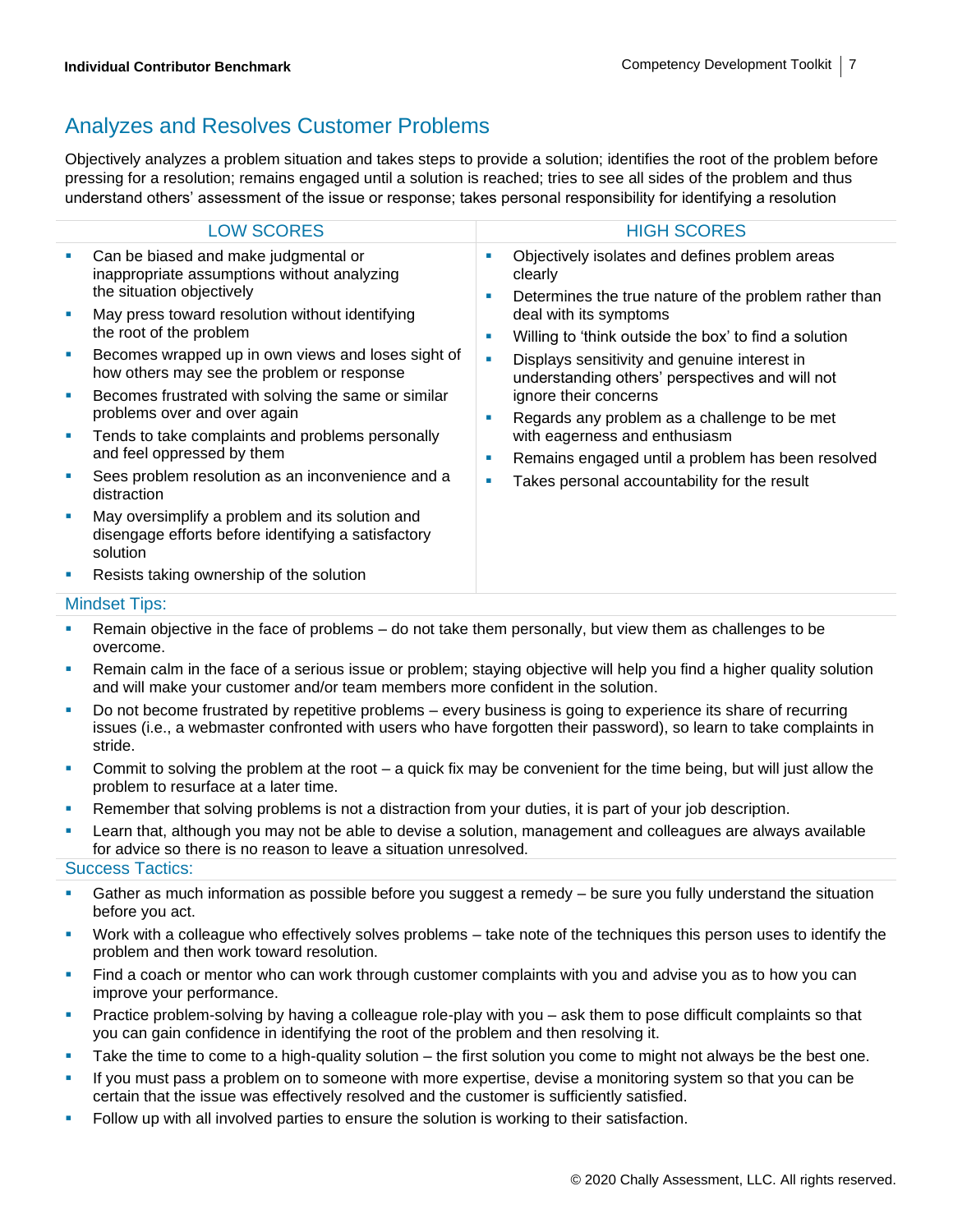### Motivated by Attention to Detail

Committed to exactness and precision in task completion; identifies, pays attention to, and works to understand details; thorough and consistent in following up at the detail level; seeks to become expert in the disciplines related to the adopted career path to ensure quality and precision in one's work; takes pride in one's knowledge base and level of expertise

|    | <b>LOW SCORES</b>                                                                                                                                                         |        | <b>HIGH SCORES</b>                                                                                                                                                                                           |
|----|---------------------------------------------------------------------------------------------------------------------------------------------------------------------------|--------|--------------------------------------------------------------------------------------------------------------------------------------------------------------------------------------------------------------|
| M. | Attentive to relevant details for which they're held<br>accountable but prefer to keep an overview and deal<br>with planning and execution at a more conceptual           | ٠<br>ш | Focuses on quality and precision in their work<br>because it is important to be accurate for its own<br>sake                                                                                                 |
|    | level<br>More likely to develop themselves as generalists than<br>specialists and tend to adopt a broadbrush approach<br>to their tasks in terms of qualitative standards |        | Takes pride in the depth of expertise they have<br>acquired for their job                                                                                                                                    |
|    |                                                                                                                                                                           |        | Remains consistent in their detail orientation and will<br>not permit sloppy or careless effort regardless of how<br>a task is ranked in importance<br>Will not sacrifice quality for the sake of being more |
| ш  | Reliable and accurate in the tasks they complete                                                                                                                          |        |                                                                                                                                                                                                              |
|    | when directed to do so                                                                                                                                                    |        |                                                                                                                                                                                                              |
| ш  | Selective in their attention to detail, disregarding or<br>delegating what they do not consider crucial to<br>accomplishing their goals                                   |        | efficient, productive, or creative                                                                                                                                                                           |

### Mindset Tips:

- **•** Seek consensus before dismissing certain details as irrelevant or delegating them to others.
- **•** Find what motivates you and think about how producing accurate results can assist in achieving personal goals.
- Weigh the details of a project by the value they add to the final result although an item may not be critical to task completion, it could improve the result dramatically.
- **EXECT ADDET FIND TERM** ownership when delegating tasks; monitor those to whom he has delegated to ensure that seemingly minor details are not overlooked.
- Understand the role that accuracy plays in your path to success; having a good grasp if the big picture is necessary, but precision is also a key component to advancement.
- Understand that accuracy could bring you other, more personally satisfying rewards, such as recognition or the ability to influence others.
- View the consistent management of details as a means to success, instead of a distraction from other, more enjoyable, tasks.

- **Commit to objectively analyzing the facts before taking action so that important details are not ignored.**
- Discuss with colleagues the importance of precision in completing the project; focus specifically on the possible negatives should accuracy not be maintained.
- Seek feedback from superiors to uncover which details of a project cannot be missed.
- Although one should not get bogged down in minutiae, strike a balance between disregarding or delegating details and focusing on those that are essential to organizational goals.